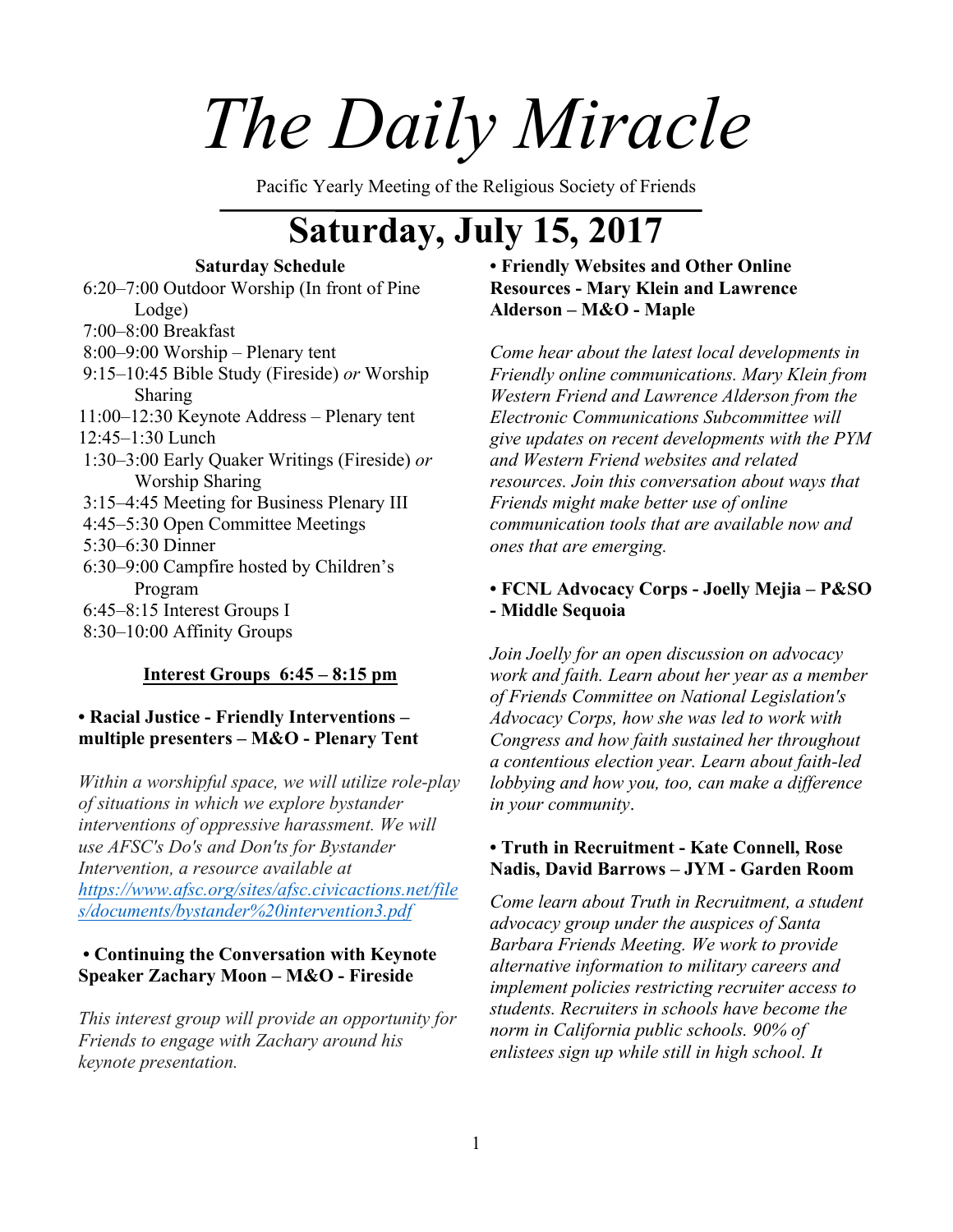*doesn't have to be this way - schools are for education*.

#### **Affinity Groups 8:30–10:00 pm**

**Casa de los Amigos**: An overview of the many programs at Casa de los Amigos, featuring their work with the United Nations High Commission on Refugees and joint endeavors with the Mennonite Central Committee, affiliated with another traditional Peace Church. There will also be reflection on migration and refugees from a Mexican point of view. Presented by Marco Antonio López Galicia. — Latin American Concerns — Maple

#### **Quakers and Native Americans in Right**

**Relationship** will be meeting daily in the plenary tent. If you are interested in exploring ways to be in right relationship between ourselves and with the land that we share, please come! — Plenary Tent

**Racial Justice Group for Friends of Color** — Museum

**Racial Justice Group for Friends of European Descent** — Quail

**12-Step** — Sequoia Lodge (Garden Room)

**Singing** — Life Lab

# **Open Committee Meetings**

Decision items being proposed by PYM committees will have their first reading in Plenary III on Saturday afternoon. Items include the annual budget (Finance Committee), Abuse Prevention Policy (Ministry and Oversight), and nominating slate (Nominating Committee), among others. It is understood that any issues regarding the work of these committees will be discussed with the committees for resolution rather than raising the issue for the first time from the floor of the plenary.

Open committee meetings will be held Saturday and Monday afternoons just before dinner in the patio area around the dining room. The following committees will be holding open meetings both days:

- Children's Program
- Finance
- Latin American Concerns
- Nominating (may not be meeting Saturday)
- Peace & Social Order Committee/FWCC
- Secretariat Committee/Electronic Communications Subcommittee (Teachers' Lounge)
- Youth Programs Coordinating

Friends are welcome to continue their discussions into the dinner hour if they wish. See Sharon Gates, Assistant to the Clerk, if you have questions.

#### **Latin American Concerns Lunch**

Saturday, July 15 12:45 – 1:30 PM Latin American Concerns Committee lunch

#### **Bible Study**

Bible study is on offer every morning of the session in the Fireside Room (today and the next three at 9:15, following morning Meeting for Worship). It is open to all and is "come as you are." This means you need not be an expert or have a prescribed set of beliefs about scripture. You need only be willing to have a respectful and spirit-led experience of the text with fellow Friends. Please bring a Bible if you have one. Don't be shy, come find out more.

Stephen Matchett, San Francisco, will be introducing and leading the activity. A typical session involves the reading of a selected passage in the large group, followed by small-group reflection and sharing in a variety of optional formats, including worship-sharing, sharing written responses to a set of queries, and free discussion. In addition, on the first couple of mornings, including today, Catya de Neergaard, Strawberry Creek, clerk of PYM Unity with Nature Committee, will be offering a small-group reading of passages from the Green Bible: Understanding the Bible's Powerful Message for the Earth. We look forward to your joining us.

#### **Make a New Friend**

Aurora, the child in the pink wheelchair, is in search of new friends of all ages to play games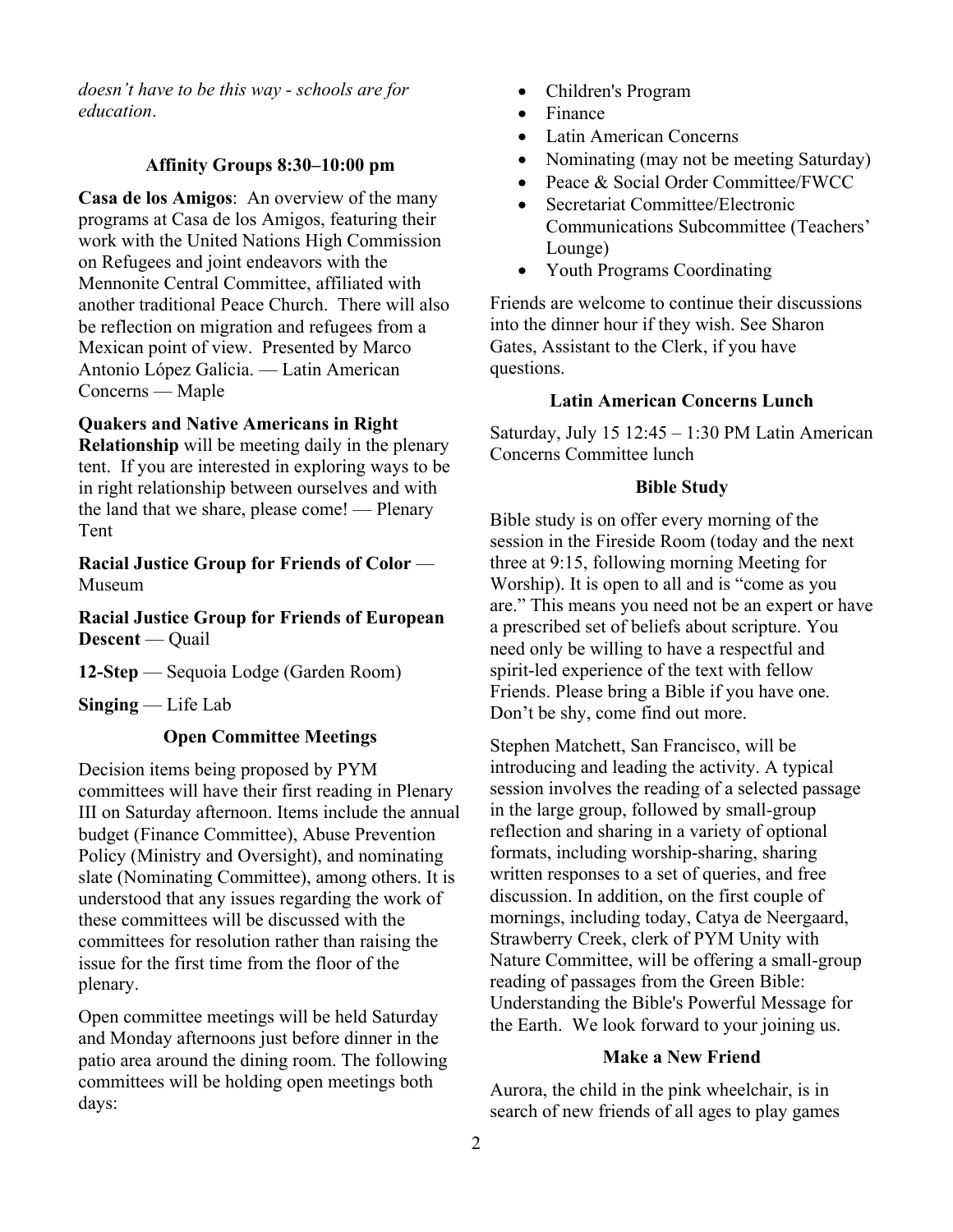with her, talk with her, and assist her with feeding and companionship. Please talk with her and with her mom Katherine if you'd like to connect with Aurora.

#### **Friends House**

Friends House, the Quaker inspired senior care facility in Santa Rosa, is alive and well. Check out information on the table in Bay or have a conversation here at PYM with Margaret Sorrel, board clerk, or Elizabeth Boardman, resident board member. We invite you to visit Friends House after yearly meeting or at any other time in the year — Margaret Sorrel and Elizabeth Boardman

#### **Quaker Meeting & Me**

Quaker Religious Education Collaborative received a grant to send a booklet for young kids, "Quaker Meeting & Me." Three copies are available for each meeting or worship group. The back of each booklet explains how to buy more.

These books can be given to newcomers, used as a lesson for First Day School, or as given as a birthday gift. They are in Spanish and English.

See Sue Scott for copies.

#### **Bookstore Hours**

The Earthlight Bookstore is located in Carson. The hours on Saturday will be: 9:15 – 10:45, 12:45  $-1:00$ ,  $1:30 - 3:00$ ,  $5:00 - 6:00$ ,  $6:45 - 9:30$ . Hours may change – check the board outside the door. If the bookstore is not staffed, you may select books and leave them in the "reserved bin" to pay for later.

#### **Join PYM on the Slack Messaging App!**

Slack is a messaging app built for groups. We've created a Slack group for PYM, located at pacificyearlymeeting.slack.com. You need an invitation to join our Slack group, but any Friend who already has an account can invite others. You can also email pymsecretariat@gmail.com to request an invitation. With Walker Creek's wifi, Slack is a great place to get updates about Affinity Groups, see photos Friends are posting, and more!

#### **Quiet Room**

Quail is the Quiet Room. It is only for silent reading, meditation, or contemplation. There are State of the Meeting reports, Memorial Minutes, and other reading materials. Do not use it for other activities even if you find it empty.

#### **Assisted Hearing at Plenary**

Headsets are available in the tent if you would like to try them for improved audio.

#### **Microphone Habits**

Please be mindful of good order and loving consideration for older and hearing-impaired Friends.

Some are using headphones which capture the sound system, but not unamplified voices, no matter how strong or loud. Please wait for the microphone to be brought to you, rather than using your "outdoor voice".

When using the microphone, please

1. Speak slowly and clearly, as if dictating.

2. Speak loudly. Do not drop your voice at the end of the sentence.

3. Do not look down at your notes because your voice follows your eyes. Hold your notes up.

#### **Golf Cart**

If you need assistance in getting from one location to another on the site, you may sign up in advance for a ride in the golf cart. Please sign up at the Information Tent and give us an hour or so advance notice to arrange your ride.

The tent will close nightly around 7:00 p.m., so please plan your requests ahead of time.

You can also sign up at the tent if you would like to be trained to drive the golf cart for others.

#### **Worship Sharing**

Drop-in Worship Sharing groups are available. Sign up at the Info Desk on the Patio.